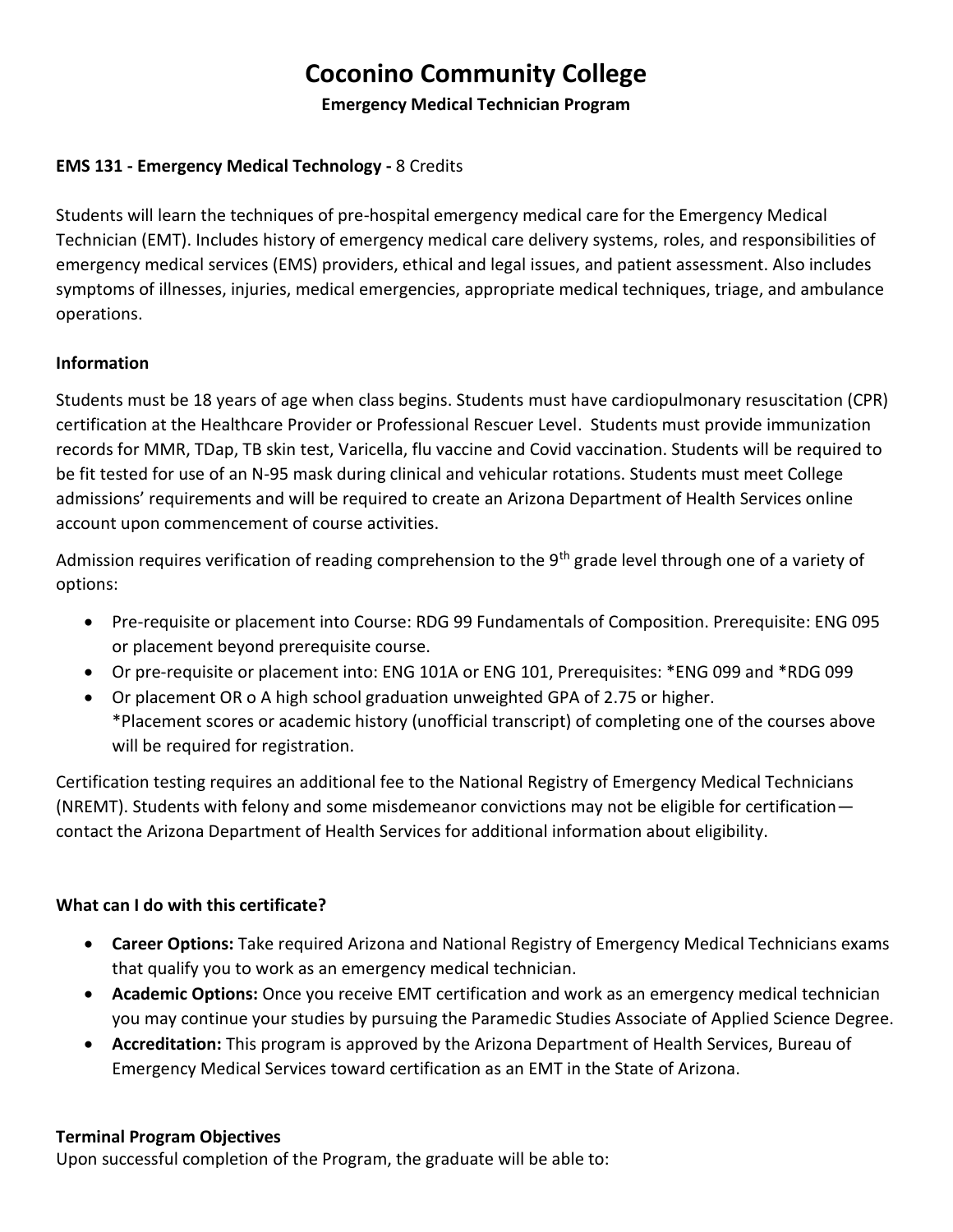- 1. Utilize the knowledge and skills derived from the core curriculum to guide clinical practice of the sick and injured.
- 2. Perform an assessment appropriate in level to the patient's status and developmental level.
- 3. Delegate appropriately to other health care team members in order to provide safe, effective and fluid transition of patient care.
- 4. Delegate appropriately to health care team members to provide safe and effective care to a group of patients.
- 5. Adapt care to the patient's present or developing stage of health.
- 6. Collaborate and coordinate with other members of the health care team in acute and long-term care facilities to promote an optimal degree of care for the patient and other interested parties.
- 7. Effectively communicate constantly with other team members, the patient, and the family.
- 8. Always assume immediate responsibility for the care of assigned patients, including supervision of care given by other team members.
- 9. Consistently document relevant patient information according to standards of practice.
- 10. Judge the effectiveness of emergency interventions by determining patient response to treatment through continuous evaluations.
- 11. Continuously modify care to achieve desired goals.
- 12. Assume responsibility for the care of patients, including the supervision of care provided by other members of the health care team.

## **Learning Outcomes**

Upon successful completion of the Emergency Medical Technology program, the learner will be able to:

- 1. Demonstrate the proper donning and doffing of protective gear appropriate for the EMT and situation.
- 2. Perform CPR, both 1 and 2 person for adult, child, and infant to Healthcare provider level consistent with American Heart Association level.
- 3. Perform basic airway mgt. techniques including insertion of adjuncts intended for the oropharynx and nasopharynx.
- 4. Demonstrate the ability to assist patients with their own prescribed medicines.
- 5. Assess, manage, and stabilize patients of all ages and demographics with medical emergencies.
- 6. Assess, manage, and stabilize patients of all ages and demographics with traumatic emergencies.
- 7. Demonstrate the ability to properly prepare the patient for transport while limiting or aggravating any injuries.
- 8. Demonstrate the knowledge of triage and assigning patients to the appropriate level facility.
- 9. Demonstrate the ability to interact with other responders appropriately including giving and taking Advice on patient care. Interact as a member of a team.
- 10. Demonstrate the ability to complete a patient care report including a summation of treatment provided to the receiving facility or transporting ambulance.

# **Outline:**

- I. Emergency Medical Technician Preparation
	- A. Emergency medical care origin and structure
	- B. Well-being of the EMT
	- C. Medical, legal and ethical issues
	- D. The human body
	- E. Baseline vital signs and SAMPLE history
- II. Airway
	- A. Obstruction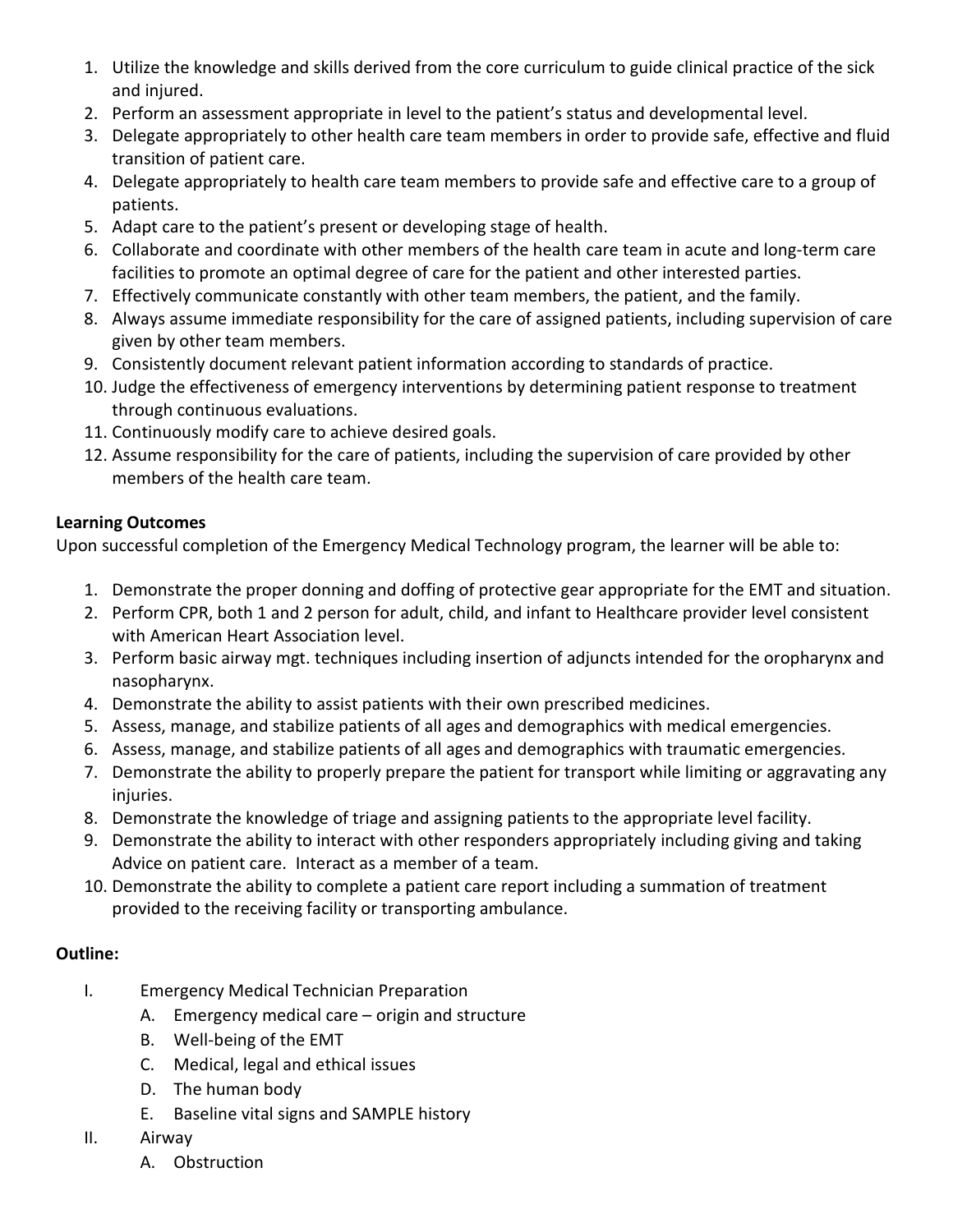- B. Use of airway adjuncts
- C. Oxygen delivery
- III. Patient Assessment
	- A. Assessment
	- B. Communication
		- 1. Communication systems and equipment
		- 2. Regulations and protocol for radio communication
		- 3. Effective communication with patients from all segments of population
		- 4. Psychological aspects of emergency care
	- C. Documentation: written reports
- IV. Evaluating Injuries: Bleeding, Wounds, and Shock
	- A. Soft tissue injuries
	- B. Musculo-skeletal care and fractures of the upper extremities
	- C. Fractures of the pelvis, hip and lower extremities
	- D. Injuries to head, neck, face, and spine
	- E. Injuries to chest, abdomen, and genitalia
	- F. Dressing and bandaging
	- G. Spine and fracture immobilization
	- H. Pneumatic counter-pressure devices (MAST)
	- I. Shock: signs, symptoms, and emergency care.
- V. Medical Emergencies
	- A. General pharmacology
	- B. Respiratory emergencies
		- 1. Characteristics
		- 2. Significance
	- C. Cardiovascular emergencies
		- 1. Symptoms
		- 2. Use of automated external defibrillator (AED)
		- 3. General patient care
	- D. Neurologic emergencies
	- E. The acute abdomen
		- 1. Definition
		- 2. Symptoms
		- 3. Treatment
		- 4. Potential causes
		- 5. Referred pain
	- F. Diabetic emergencies
		- 1. Two types of emergencies
		- 2. Patient assessment
		- 3. Treatment
		- 4. Blood glucose monitoring procedures
		- 5. Indications and contraindications
		- 6. Regulatory issues
	- G. Allergic reactions, stings, and bites
		- 1. Causes, signs, and symptoms